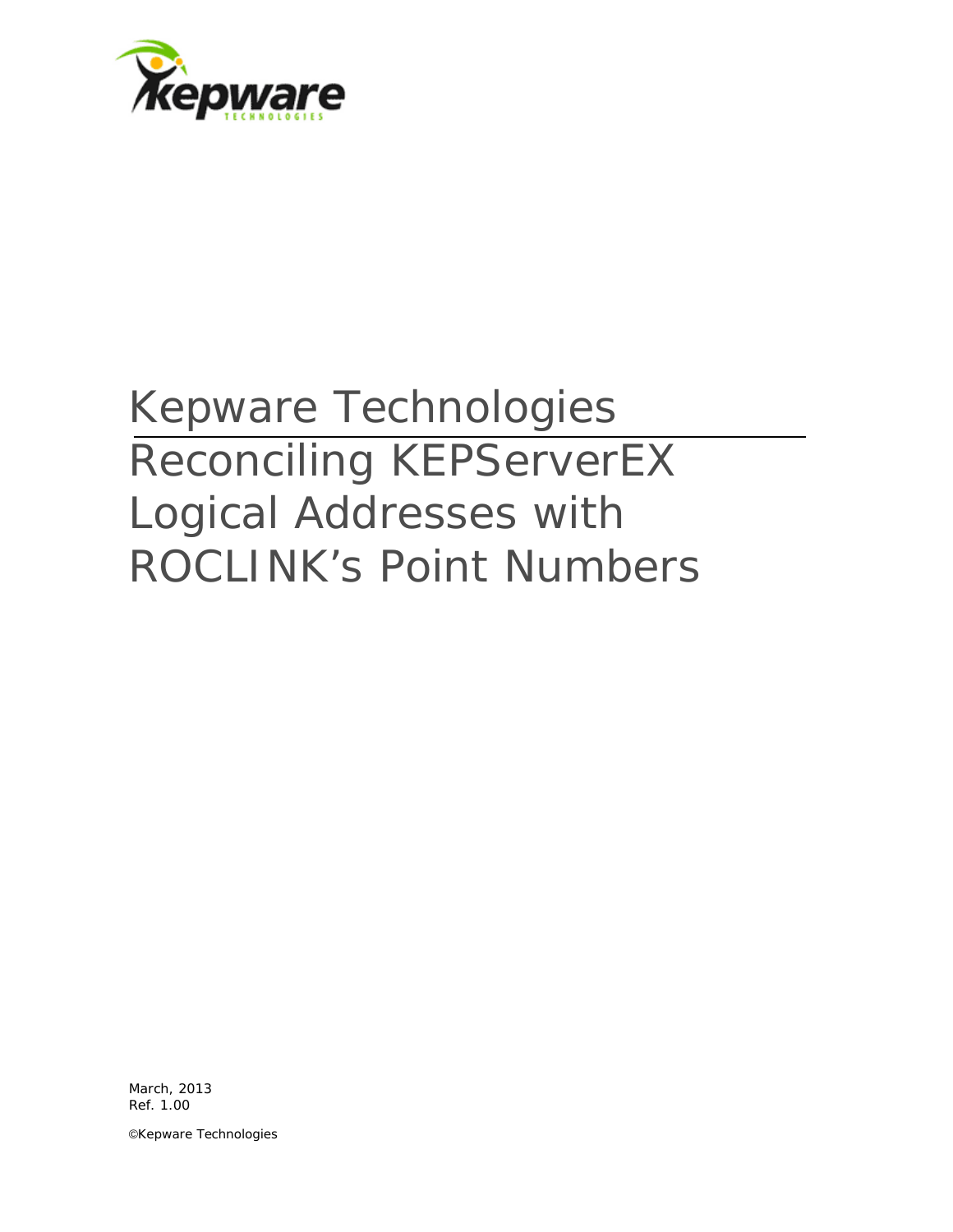## **Table of Contents**

| 1 <sub>1</sub>   |                  |  |  |  |  |  |  |
|------------------|------------------|--|--|--|--|--|--|
|                  | 11               |  |  |  |  |  |  |
| 2.               |                  |  |  |  |  |  |  |
|                  | 2.1              |  |  |  |  |  |  |
|                  |                  |  |  |  |  |  |  |
|                  |                  |  |  |  |  |  |  |
|                  | 2.2              |  |  |  |  |  |  |
|                  |                  |  |  |  |  |  |  |
|                  |                  |  |  |  |  |  |  |
|                  | 2.3              |  |  |  |  |  |  |
|                  | 2.4              |  |  |  |  |  |  |
|                  | 2.5              |  |  |  |  |  |  |
| 3.               |                  |  |  |  |  |  |  |
|                  | 3.1              |  |  |  |  |  |  |
|                  | 3.2 <sub>2</sub> |  |  |  |  |  |  |
| $\overline{4}$ . |                  |  |  |  |  |  |  |
| 5.               |                  |  |  |  |  |  |  |

 $\mathbf i$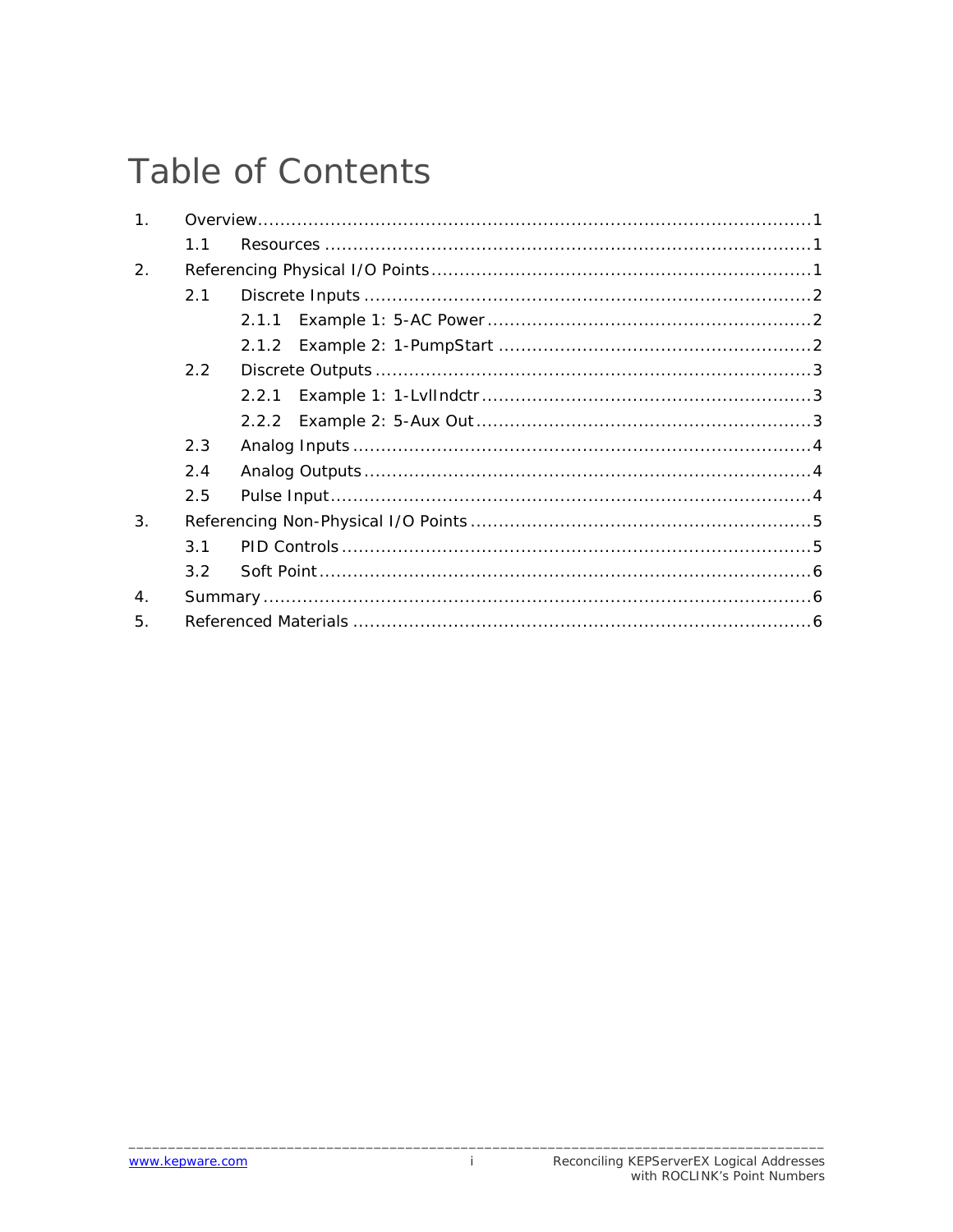## <span id="page-2-0"></span>**1.Overview**

This document intends to discuss how to reconcile the Point Number addressing syntax used in the Emerson Process Management configuration's ROCLINK 800 software with KEPServerEX's addressing syntax. It will only describe the most common Point Types: users should be able to extrapolate to other Point Types.

#### <span id="page-2-1"></span>1.1 Resources

It is recommended that this document be used in conjunction with the following:

- **[Fisher ROC Serial Driver](http://www.kepware.com/Support_Center/SupportDocuments/Help/fisher_roc_serial.pdf) Help**
- ROC [Protocol Specifications Manual](http://www.documentation.emersonprocess.com/groups/public/documents/instruction_manuals/d301053x012.pdf)

## <span id="page-2-2"></span>**2. Referencing Physical I/O Points**

In the ROCLINK 800 software, physical I/O points are referenced using a Point Number. This number is equivalent to KEPServerEX's Logical Address, except in syntax: ROCLINK 800 Point Numbers use an alphanumeric code, whereas KEPServerEX Logical Addresses use a number. For more information, refer to the table below.

| <b>ROCLINK Point Number</b>     | <b>KEPServerEX Logical Address</b> |
|---------------------------------|------------------------------------|
| A1-A16                          | $0 - 15$                           |
| B1-B16                          | $16 - 31$                          |
| $C1-C16$                        | $32 - 47$                          |
| D <sub>1</sub> -D <sub>16</sub> | $48 - 63$                          |
| $E1-E16$                        | 64-79                              |
|                                 |                                    |

As shown in the table above, Point Number A5 would be Logical Address 4. Point Number C5 would be Logical Address 36, by the function A+B+C5 (or 15+16+5) to equal 36.

\_\_\_\_\_\_\_\_\_\_\_\_\_\_\_\_\_\_\_\_\_\_\_\_\_\_\_\_\_\_\_\_\_\_\_\_\_\_\_\_\_\_\_\_\_\_\_\_\_\_\_\_\_\_\_\_\_\_\_\_\_\_\_\_\_\_\_\_\_\_\_\_\_\_\_\_\_\_\_\_\_\_\_\_\_\_\_\_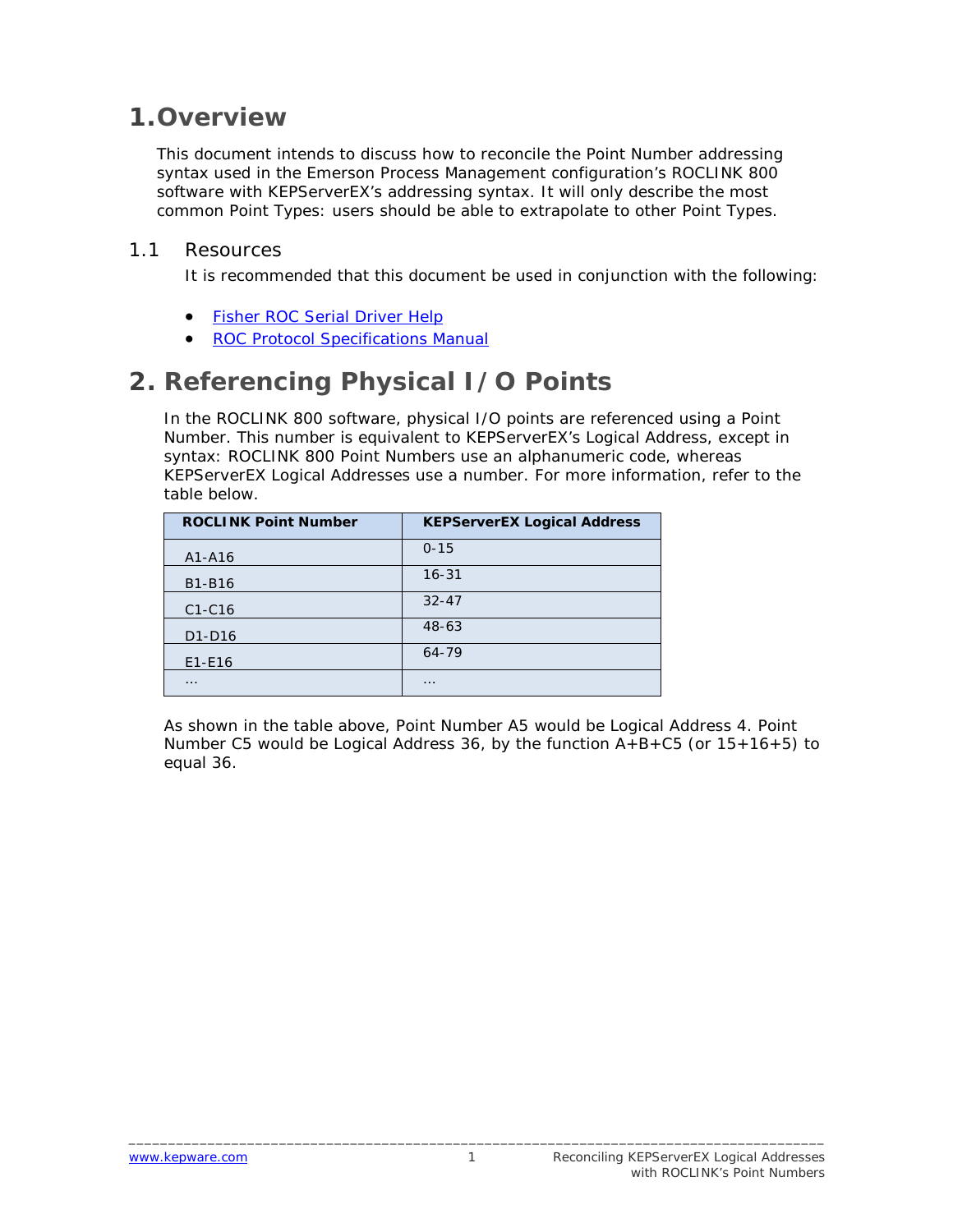#### <span id="page-3-0"></span>2.1 Discrete Inputs

Discrete Inputs are Point Type #1.

**Note:** The status parameter "2" is generally used to represent the state of the Discrete Input.

#### <span id="page-3-1"></span>2.1.1 Example 1: 5-AC Power

The Discrete Input 5-AC Power has a Point Number of C4. The Logical Point may be calculated as  $A+B+4$  (or  $15+16+4$ ) to equal 35. As such, the desired point syntax in KEPServerEX is 1-35.*#*, where *#* is the desired parameter.

| PI-DO-2, FireIndctr<br><sup>IN</sup> DI-3, PumpStart       | <b>Discrete Input</b>                                                        |         |
|------------------------------------------------------------|------------------------------------------------------------------------------|---------|
| 100 PI-2, PI 2 Slot2<br><b>WE SLOT 3 - 8-Pt AI/DI</b><br>e | Discrete Inputs: 5 - AC Power<br>Tag: AC Power<br>$\blacktriangledown$<br>Ge |         |
| <b>III</b> Module Information<br><b>IN</b> DI-1, ESD Reset | General Advanced Alarms                                                      |         |
| <sup>IN</sup> DI-2, ESD/HiTemp                             | In<br> CA<br>Point Number:                                                   |         |
| IN DI-3, High Level<br><sup>IN</sup> DI-4, AC Power        | 10.1<br>Scan Period:                                                         |         |
| 14 DI-5, Eng #97<br><sup>11</sup> H DI-6, Eng #98          | DIN Type<br><b>Status</b>                                                    |         |
| IN DI-7, Eng #99<br>V4 Al-8, Discharge                     | $C_0$<br>$G$ Standard<br>C Latched                                           | $G$ Off |
| <b>ALCIOTI COLOGIAL</b>                                    | Scanning<br>Alarming                                                         |         |

#### <span id="page-3-2"></span>2.1.2 Example 2: 1-PumpStart

The Discrete Input 1-PumpStart has a Point Number of B13. The Logical Point may be calculated as  $A+13$  (or  $15+13$ ) to equal 28. As such, the desired point syntax in KEPServerEX is 1-28.*#*, where *#* is the desired parameter.

| ₩ 1/0<br>Ė                                            |           |                                                         |
|-------------------------------------------------------|-----------|---------------------------------------------------------|
| 由 ·· V Analog Input                                   |           |                                                         |
| minh Analog Output                                    |           | <b>DVS</b>                                              |
| $\mathsf{L}\mathsf{L}\mathsf{A}$ #1, Suction          |           | <b>MEMORY</b><br><b>AUX PWR IN</b><br><b>DISPLAY</b>    |
| <b>MA</b> #2, Recycle                                 |           | <b>Discrete Input</b>                                   |
| 白… III Discrete Input                                 |           |                                                         |
| <b>■ HI, PumpStart</b>                                |           | Tag: PumpStart<br>Discrete Inputs :   1 - PumpStart     |
| — 1N #2, ESD Reset                                    |           |                                                         |
| - TH #3, ESD/HiTemp                                   |           | General   Advanced   Alarms                             |
| ├── 1 <mark>14</mark> #4, High Level                  |           |                                                         |
| $\mathbb{H}$ #5, AC Power                             | Ge        | B13<br>Point Number:                                    |
| ├─ 1 <mark>1</mark> 4 #6, Eng #97                     | <b>CP</b> | 0.1<br>Scan Period:                                     |
| $\frac{1}{2}$ $\frac{1}{2}$ $\frac{1}{2}$ #7, Eng #98 |           |                                                         |
|                                                       |           | DI <u>N</u> Type<br><b>Status</b>                       |
| ं - गी <mark>4</mark> #8, Eng #99                     | A,        |                                                         |
| 白… III <sup>I</sup> Discrete Output                   | Gd        | $C_0$ On<br><b>C</b> Latched<br>$G$ Off<br>G Standard   |
| <del>  1∥</del> • #1, LvlIndetr                       |           |                                                         |
| · HII+ #2, FireIndetr                                 |           | Scanning<br>Alarming                                    |
| <del>  1∥</del> • #3, Pump1                           |           | C Enabled<br>$C$ Enabled<br>Disabled<br>C Disabled<br>o |

**Note:** The I/O configuration tree indicates that the first Discrete Input #1, PumpStart, has a Logical Address of 28. Therefore, it should appear as the lowest Logical Address in the Discrete Input, Point Type (as displayed in the KEPServerEX image below).

| ⊟ <sup>(2</sup> ) FLO107 | <b>Tag Name</b>                   | <b>Address</b> | Data Type   | <b>Scan Rate</b> | Scaling |
|--------------------------|-----------------------------------|----------------|-------------|------------------|---------|
| d-1 Area51               | PointTagID_1_28                   | $1 - 28.0$     | String      | 100              | None    |
| PointType-0              | Filter 1 28                       | $1 - 28.1$     | <b>Byte</b> | 100              | None    |
| PointType-1              | MaxTimeBetweenPulsesMaxCount_1_28 | 1-28.10        | Word        | 100              | None    |
| PointType-10             | <b>M</b> Units 1_28               | 1-28.11        | String      | 100              | None    |
| PointType-117            | ScanPeriod 1_28                   | 1-28.12        | Word        | 100              | None    |
| PointType-118            | LowReadingEU_1_28                 | 1-28.13        | Float       | 100              | None    |
| PointType-12             | HighReadingEU_1_28                | 1-28.14        | Float       | 100              | None    |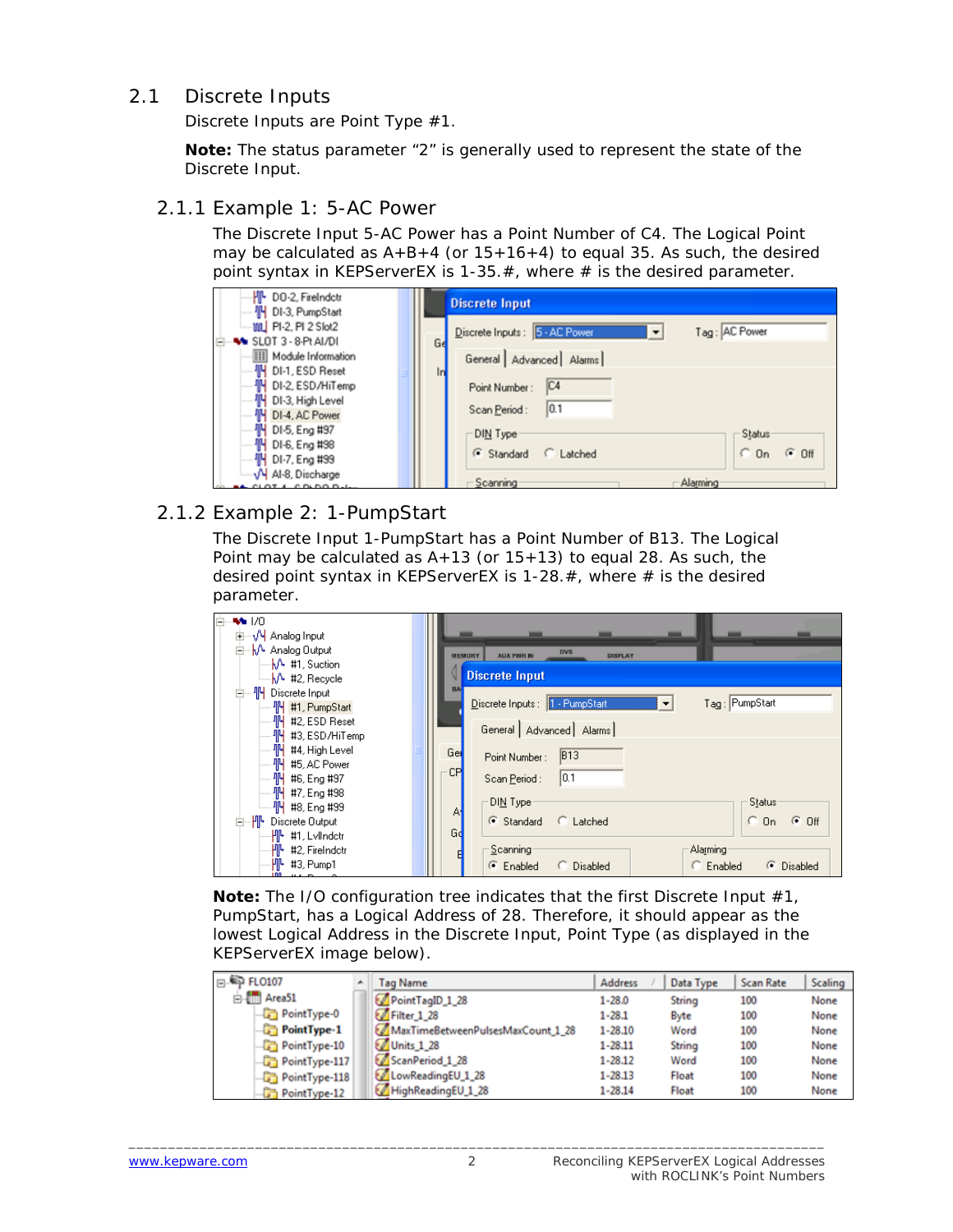#### <span id="page-4-0"></span>2.2 Discrete Outputs

Discrete Outputs are Point Type #2.

#### <span id="page-4-1"></span>2.2.1 Example 1: 1-LvlIndctr

The Discrete Output 1-LvlIndctr has a Point Number of A12. The Logical Point is 11, because KEPServerEX's Logical Addressing is zero-based, whereas ROCLINK 800 Point Numbers are not.



#### <span id="page-4-2"></span>2.2.2 Example 2: 5-Aux Out

The Discrete Output 5-Aux Out has a Point Number of C11. The Logical Point is A+B+C11 (or 15+16+11) to equal 42.

| <b>WE SLOT 4 - 6-Pt DO Relay</b><br><b>III</b> Module Information<br>PI-DO-1, Pump1<br>HI- DO-2, Pump2<br>HI-DO-3, Aux Out                                                                                                                                           | <b>DVS</b><br><b>MEMORY</b><br><b>AUX PWH IN</b><br>DISPLAY<br><b>FISHER</b>                                                                                                                                                                                                                                                                                        |
|----------------------------------------------------------------------------------------------------------------------------------------------------------------------------------------------------------------------------------------------------------------------|---------------------------------------------------------------------------------------------------------------------------------------------------------------------------------------------------------------------------------------------------------------------------------------------------------------------------------------------------------------------|
| HI-DO-4, OxyIndctr<br>HI- DO-5, GlycolPump<br><b>PII</b> DO-6, EngineSD<br>SLOT 5 - Not Installed<br>SLOT 6 - Not Installed<br>SLOT 7 - Not Installed<br>⋈<br><b>MM</b> 1/0                                                                                          | <b>Discrete Output</b><br>Tag: Aux Out<br>Discrete Dutputs : 5 - Aux Dut<br>$\blacktriangledown$<br>General Advanced Alarms<br>Point Number: C11<br>Time On:  1                                                                                                                                                                                                     |
| 由一小 Analog Input<br>M- Analog Output<br><sup>4</sup> Discrete Input<br>田<br>白…III Discrete Dutput<br>HI- #1, LvlIndctr<br>HI- #2, FireIndctr<br>H <sup>R</sup> #3, Pump1<br>H۱ŀ<br>#4, Pump2<br>H۴<br>#5, Aux Out<br>H <sup>I</sup> #6, OxyIndctr<br>$#7$ ChannelDay | Auto Output<br>$-M$ anual Output $-$<br>- Momentary-<br>Physical Output<br>$C$ On $G$ Off<br>$C$ On $G$ Off<br>$C$ On $G$ Off<br>$C$ On $C$ Off<br>Scanning Mode<br><b>Alarming</b><br>DOUT Type<br>Manual<br>$6$ Auto<br>C Toggle<br>C Enabled<br>C Latched<br>Disabled<br>C<br><b>C</b> Disabled<br><b>C</b> Time Duration<br>C TDO Toggle<br>0<br>Active Alarms: |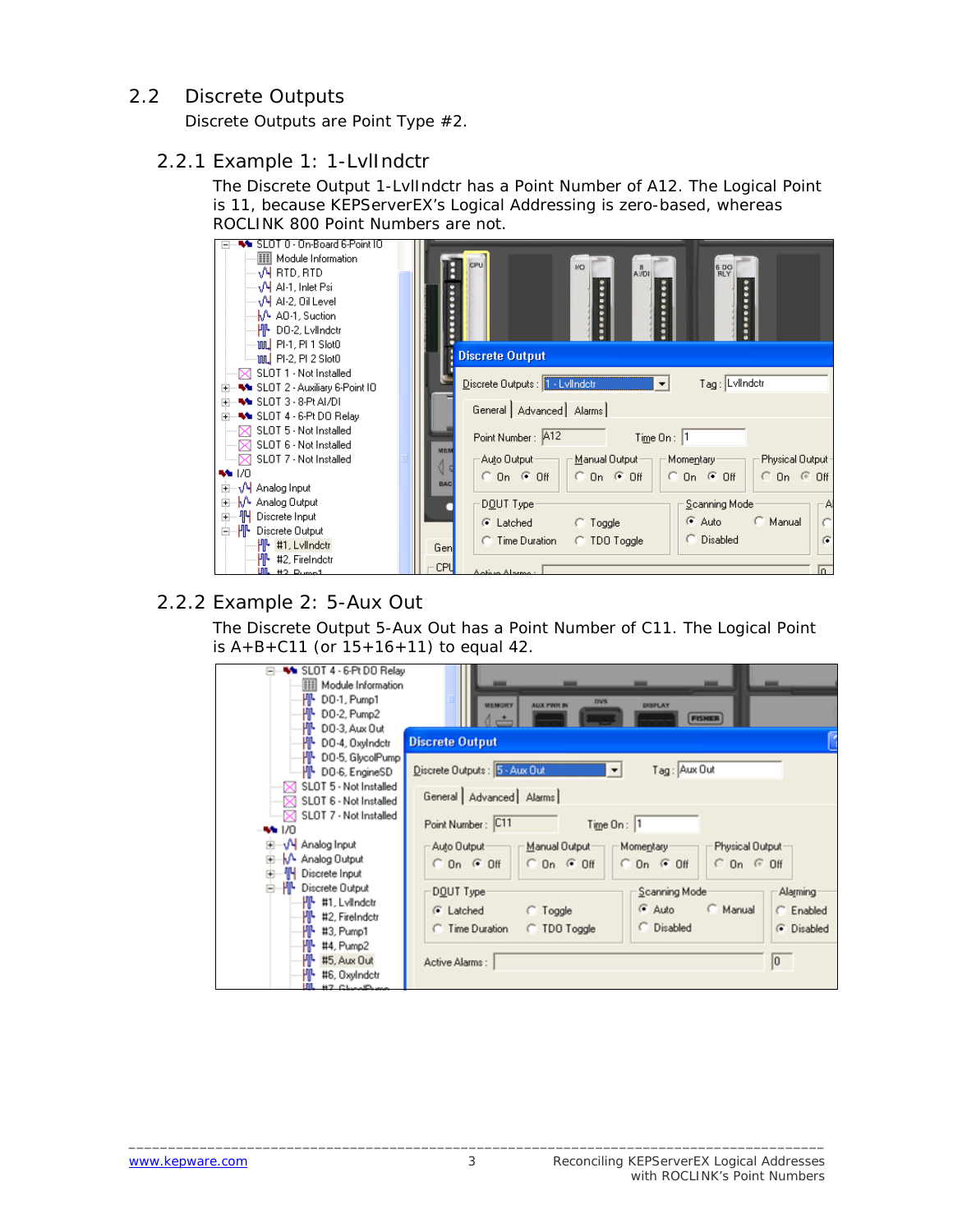#### <span id="page-5-0"></span>2.3 Analog Inputs

Analog Inputs are Point Type #3. For example, the Analog Input 10-System mA has a Point Number of E4. The Logical Point is A+B+C+D+4 (or  $15+16+16+16+4$  to equal 67.

| -№ 1/0<br>Ē⊡                                                         | <b>Analog Input</b>                          |           |      |                 |            |
|----------------------------------------------------------------------|----------------------------------------------|-----------|------|-----------------|------------|
| 白…√4 Analog Input<br>$-M$ #1, RTD                                    | Analog Inputs: 10 - System mA                |           | ▼    | Tag: System mA  |            |
| — √भी #2, Inlet Psi<br>┈∿N ♯3, Oil Levell                            | General   Advanced   Al Calibration   Alarms |           |      |                 |            |
| — √ <sup>04</sup> #4, Oxygen                                         | Point Number:                                | IE4       |      |                 |            |
| —√ 4#5, Meth Level<br>—√ <mark>५</mark> ∣ #6, Discharge              | Value:                                       | 10.0      |      | :Scanning:      | Alarming   |
| <b>…√4 #7, Logic</b><br>┈ √ 4 #8, Battery                            | Units:                                       | Milliamps |      | G Enabled       | Enabled    |
| ⊹√N #9, Charge In I<br><sub>Ն</sub> /Վ <mark>_ #10, Svstem mA</mark> | Scan Period:                                 | 15        | Secs | $\cap$ Disabled | C Disabled |

#### <span id="page-5-1"></span>2.4 Analog Outputs

Analog Outputs are Point Type #4. For example, the Analog Output 2-Recycle has a Point Number of B11. The Logical Point is A+11 (or 15+11) to equal 26.

| SLOT 2 - Auxiliary 6-Point IO<br>┈·    Module Information<br>—√ <mark>N</mark> Al-1, Oxygeni |                                |         |                        |
|----------------------------------------------------------------------------------------------|--------------------------------|---------|------------------------|
| — √ <mark>५</mark> Al-2, Meth Level<br>---- <mark>k</mark> /∿- A0-1, Recycle.                | <b>Analog Output</b>           |         |                        |
| ┈−凹┗ DO-2, FireIndetr<br><del> 매</del> DI-3, PumpStart                                       | Analog Outputs: 2 - Recycle    |         | $Iag:$ Recycle         |
| <b>i mul PI-2, PI 2 Slot2</b><br><b>WE SLOT 3 - 8-PLAI/DI</b>                                | General Advanced               |         |                        |
| W SLOT 4 - 6-Pt DO Relay<br>Ĥ.                                                               | Point Number:                  | B11     | Manual Value : 0.0     |
| $\boxtimes$ SLOT 5 - Not Installed<br>SLOT 6 - Not Installed                                 | Auto Value :                   | 0.0     | Physical Value : 0.0   |
| $\boxtimes$ SLOT 7 - Not Installed                                                           | Units :                        | Percent | Scanning Mode          |
| ₩ 1/0<br>由…√4 Analog Input                                                                   | Low Reading EU : $\boxed{0.0}$ |         | $C$ Manual<br>G Auto ∴ |
| ⊟…k <sup>A</sup> + Analog Output                                                             | High Reading EU : 100.0        |         | C Disabled             |
| <del>∴ M</del> + #1, Suction<br>M #2, Recycle<br><b>JIM</b> Discrete Input                   | Active Alarms :                |         |                        |

#### <span id="page-5-2"></span>2.5 Pulse Input

Pulse Inputs are Point Type #5. For example, the Pulse Input 1-PI 1 Slot0 has a Point Number of A13. The Logical Point is 12, because Logical Addressing is zero-based whereas ROCLINK 800 Point Numbers are not.

| SLUT 5 - NO Unstalled                 |           |                               |       |                |                    |            |
|---------------------------------------|-----------|-------------------------------|-------|----------------|--------------------|------------|
| SLOT 6 - Not Installed                |           | <b>Pulse Input</b>            |       |                |                    |            |
| $\boxtimes$ SLOT 7 - Not Installed    |           |                               |       |                |                    |            |
| 55 1/0<br>F-                          |           | Pulse Inputs : 1 - PI 1 Slot0 |       | ▼              | $Tag:$ PI 1 Slot0  |            |
| 亩…√4 Analog Input                     |           |                               |       |                |                    |            |
| 白…M+ Analog Output                    |           | General   Advanced   Alarms   |       |                |                    |            |
| $\mathbb{R}^4$ #1, Suction            |           |                               |       |                |                    |            |
| ं <sub>M</sub> ^ #2, Recycle          |           | Point Number:                 | IA13  | Frequency: 0.0 |                    | Pulses/Sed |
| 亩… ¶H Discrete Input                  |           | EU Value:                     | 10.0  |                |                    |            |
| 由… III+ Discrete Output               |           |                               |       |                |                    |            |
| - <mark>τιτι.</mark>   Pulse Input_   |           | Units :                       |       |                | : <u>S</u> canning | Alarmind   |
| $\cdot$ m $\downarrow$ #1, PI 1 Slot0 | <b>CP</b> | Scan Period:                  | 5     | Secs           | $\bullet$ Enabled  | Enat       |
| -1111.1 #2, PI 2 Slot0                |           |                               |       |                | <b>Disabled</b>    | C Disa     |
| -1111. #3, PI 1 Spare                 |           | Accum'd Pulses :              | l0    |                |                    |            |
| -1111   #4. PI 2 Spare                |           | $T = -1$ and $T = -1$ .       | lo ol |                |                    |            |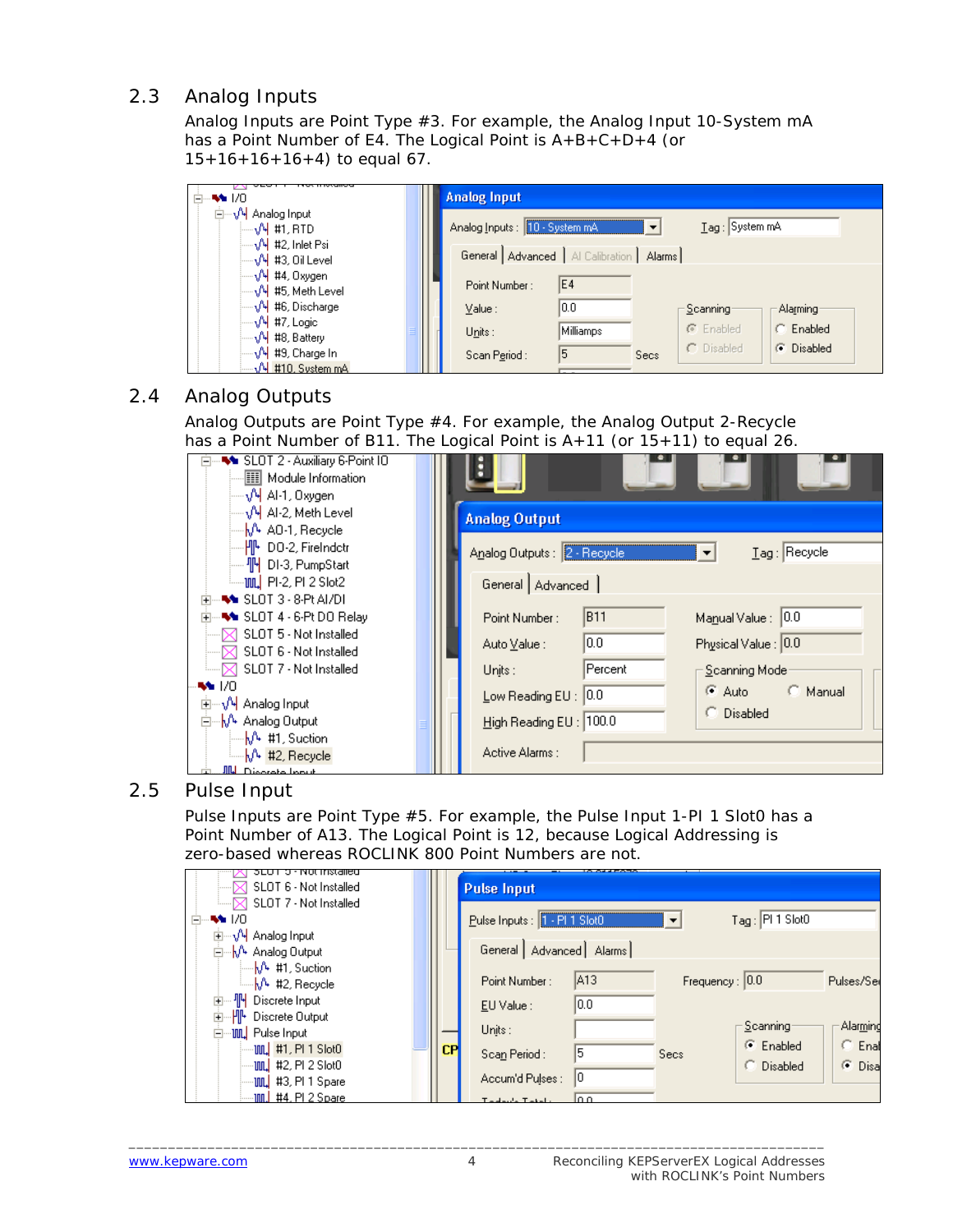## <span id="page-6-0"></span>**3.Referencing Non-Physical I/O Points**

As previously mentioned, ROCLINK 800 software starts referencing Point Types at number 1, whereas KEPServerEX references the points by zero-based addressing. This document will discuss Point Type #6 and Point Type #17 to illustrate how zerobased addressing affects the way that KEPServerEX returns points.

**Note:** Some physical I/O points may be represented by parameters in non-physical I/O points. For more information, refer to "PID Controls" below.

#### <span id="page-6-1"></span>3.1 PID Controls

PID Controls are Point Type #6. They are registered as 6-0.*#*, where *#* is the desired parameter. For example, the Primary Process Variable is 6-0.22.

| $m$ , #1, PI 1 Slot0<br><b>PID Loop</b><br>$m$ <sup>1</sup> #2, PI 2 Slot0<br><b>IIIL</b> #3, PI1 Spare<br>PID: 1 - Suction<br>Tag: Suction<br>$\blacktriangledown$<br>-100L #4, PI2 Spare<br>$\mathbb{R}$ #5, PI 2 Slot2<br>General   Inputs/Outputs   Advanced  <br><b>Wa</b> Soft Point<br>$+$<br><b>W</b> Extended Soft Point | 12 |
|-----------------------------------------------------------------------------------------------------------------------------------------------------------------------------------------------------------------------------------------------------------------------------------------------------------------------------------|----|
|                                                                                                                                                                                                                                                                                                                                   |    |
|                                                                                                                                                                                                                                                                                                                                   |    |
|                                                                                                                                                                                                                                                                                                                                   |    |
|                                                                                                                                                                                                                                                                                                                                   |    |
|                                                                                                                                                                                                                                                                                                                                   |    |
|                                                                                                                                                                                                                                                                                                                                   |    |
| Scanning-<br>Mode<br>Control Type<br>Output Type<br>$\overline{+}$                                                                                                                                                                                                                                                                |    |
| ٨<br>Control<br>C Primary Only C Override Control<br>C Enabled<br>C Manual<br>C Analog                                                                                                                                                                                                                                            |    |
| FST Registers<br>Ė<br>C.                                                                                                                                                                                                                                                                                                          |    |
| C Auto<br>C Disabled<br>Discrete<br>C Override Only<br>Ht PID Loop<br>Ėŀ                                                                                                                                                                                                                                                          |    |
| 也 #1, Suction                                                                                                                                                                                                                                                                                                                     |    |
| 也 #2, Recycle<br>Primary<br>Override                                                                                                                                                                                                                                                                                              |    |
| <b>W</b> Radio Power Control<br>Setpoint: 5.0                                                                                                                                                                                                                                                                                     |    |
| <b>W</b> DS800<br>Ėŀ                                                                                                                                                                                                                                                                                                              |    |
| Process Variable : 4.45098<br><b>Wa</b> System                                                                                                                                                                                                                                                                                    |    |
| <del>ப்</del> ⊸து Comm Port<br>Output Change: 0.0535951                                                                                                                                                                                                                                                                           |    |
| ේ #1, Local Port                                                                                                                                                                                                                                                                                                                  |    |
| $3^{\circ}$ #2, RS485                                                                                                                                                                                                                                                                                                             |    |
| Output: 39.3714<br>8 #3, Comm2                                                                                                                                                                                                                                                                                                    |    |
| <b>E</b> -III Opcode Table                                                                                                                                                                                                                                                                                                        |    |
| 911<br>Tuning                                                                                                                                                                                                                                                                                                                     |    |
| Primary<br>Override<br>画 #2<br>Ⅲ #3                                                                                                                                                                                                                                                                                               |    |
| Gain: 2.0                                                                                                                                                                                                                                                                                                                         |    |
| 画<br>#4<br>$\textsf{Reset}:$ 4.0                                                                                                                                                                                                                                                                                                  |    |
| 靊#5<br>المماسيم                                                                                                                                                                                                                                                                                                                   |    |

**Note:** The PID Control may have Inputs/Outputs associated with it (as displayed in the image below).

| <b>PID Loop</b>                                   |
|---------------------------------------------------|
|                                                   |
| PID: 1 - Suction<br>Tag: Suction                  |
|                                                   |
| General Inputs/Outputs Advanced                   |
|                                                   |
| 1/0 Definition<br>Units                           |
| Primary                                           |
| Process Variable : 3, 8, 14<br>$\cdots$           |
|                                                   |
| Low EU : $\boxed{0.0}$<br>High EU : 100.0         |
|                                                   |
|                                                   |
|                                                   |
|                                                   |
|                                                   |
| СF                                                |
|                                                   |
| <b>Output</b>                                     |
| Output Point : 4, 10, 6<br>$\ldots$               |
|                                                   |
|                                                   |
| Output Low Limit: 0.0<br>Output High Limit: 100.0 |
|                                                   |
|                                                   |
|                                                   |